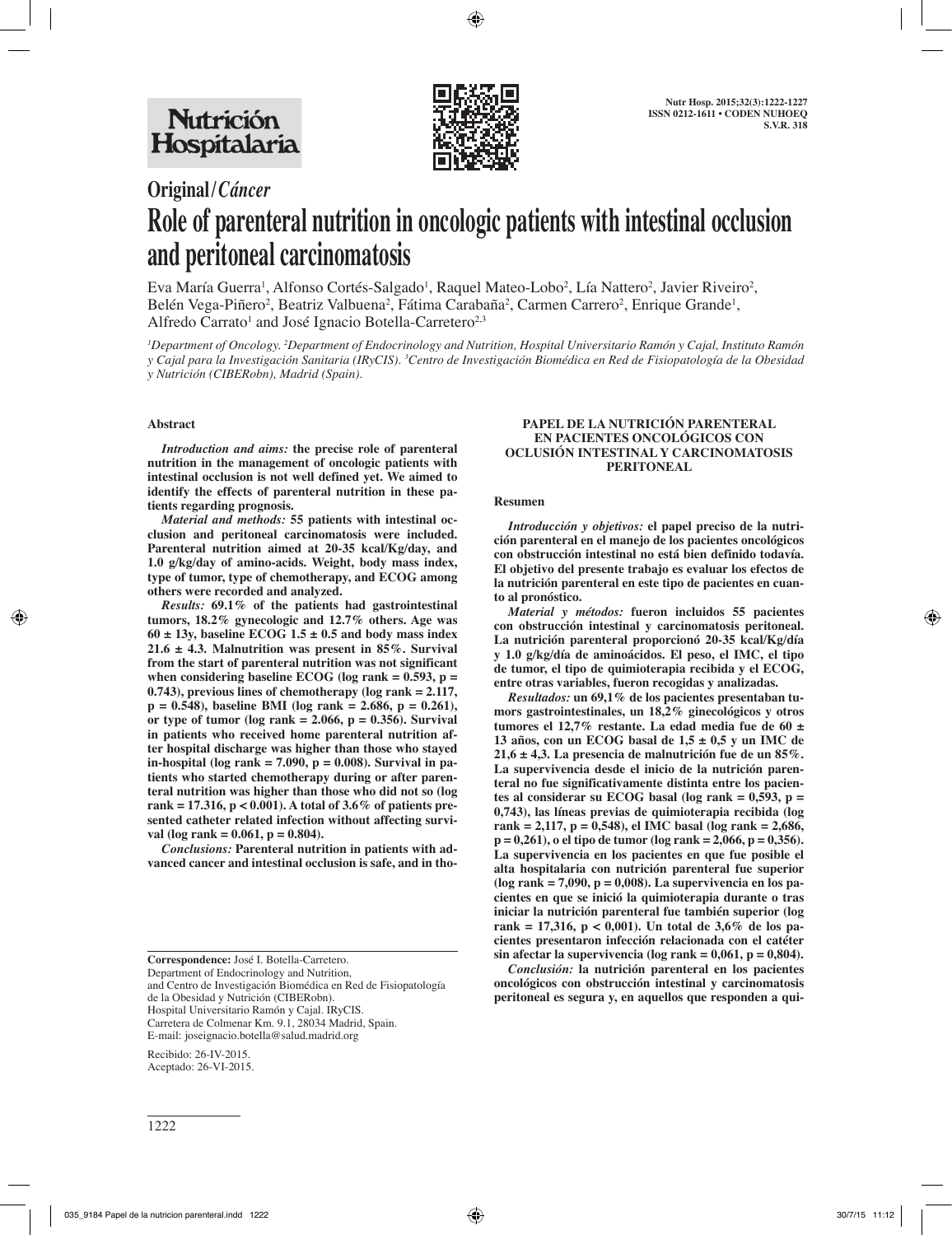**se who respond to chemotherapy, further administration of home parenteral nutrition together with chemotherapy may enhance prolonged survival.**

(*Nutr Hosp.* 2015;32:1222-1227)

**DOI:10.3305/nh.2015.32.3.9184**

Key words: *Parenteral nutrition. Intestinal occlusion. Peritoneal carcinomatosis. Peripherally inserted central catheter. Catheter related infection.*

#### **Introduction**

Intestinal occlusion in oncologic patients may present as abdominal pain or colitis, abdominal distension, nausea, vomiting, and no gas or stools. These symptoms vary depending on the level of the obstruction, but in patients with advanced or end-stage digestive or gynecologic cancers, bowel obstruction is usually insidious, evolving over several weeks, and with spontaneous remission between episodes<sup>1</sup>. Malignant bowel obstruction may appear with incurable intra-abdominal cancer or extra-abdominal primary cancer with intraperitoneal spread (notably breast cancer or melanoma), and this complication may occur in 10%- 30% of all colorectal cancers and in 20%-50% of all ovarian cancers<sup>2</sup>.

At first presentation, intestinal occlusion secondary to malignancy may be treated with surgery which can produce resolution in many cases, but recurrence can render repeat surgery unsuccessful<sup>3</sup>. At this stage, the focus of treatment for the patient becomes palliation, and survival is likely to be limited (from less than 2 weeks to 2 months) without parenteral support, depending on grade of obstruction and pre-morbid state<sup>4</sup>.

In several countries there has been a trend towards increasing the use of home parenteral nutrition in palliative malignancy, with and without intestinal occlusion5,6, but considerable uncertainty exists about indications. Some authors argue that home parenteral nutrition extends survival and facilitates palliative chemoradiotherapy, but others state that the treatment is expensive, and with a high burden to patients during a limited remaining life span7,8.

In this study, we aimed to analyze the effects of parenteral nutrition in oncologic patients with intestinal occlusion and peritoneal carcinomatosis regarding prognosis, and the influence of the type of tumor, functional status and other variables that could possibly be associated with survival at our center.

#### **Materials and Methods**

## *Patients*

All patients attended at the Hospital Universitario Ramón y Cajal at the Oncology ward from 2007 to 2012 with advanced cancer and intestinal occlusion **mioterapia, el uso de la nutrición parenteral domiciliaria, junto con en tratamiento antitumoral activo, aumentan la supervivencia.** 

(*Nutr Hosp.* 2015;32:1222-1227)

#### **DOI:10.3305/nh.2015.32.3.9184**

Palabras clave: *Nutrición parenteral. Obstrucción intestinal. Carcinomatosis peritoneal. Catéter central de inserción periférica. Infección relacionada con el catéter.*

with peritoneal carcinomatosis underwent a consultation for parenteral nutrition. If they were considered candidates for active chemotherapy they also started parenteral nutrition and therefore were included in the study. Those patients who were not considered candidates for ongoing chemotherapy were regarded as in need for palliative care and excluded of this study, whether or not receiving parenteral nutrition. The inclusion of a control group with no nutritional support was not considered ethical. At our center, there is a specialized team which includes an Intravenous Therapy Team (ITT) taking care of these patients. The ITT was created at our center at 2006, integrated in the Department of Endocrinology and Nutrition, and was fully operative by the end of that year. At that time, a prospective study was started right after all the protocols were designed and all the personnel was adequately trained in order to give the best care to patients with parenteral nutrition, both at in-hospital and at home, and not only regarding their artificial nutrition but also their venous accesses. Data on those patients with home parenteral nutrition (whether oncologic or not) have been published before<sup>9</sup>. The Ethics Committee of the Hospital Ramon y Cajal approved the study and informed consent was obtained from the participants.

#### *Outcomes and measures*

We aimed to identify the effects of parenteral nutrition in these patients regarding prognosis. Survival from the starting of parenteral nutrition was recorded. Also, if active chemotherapy was started during or after parenteral nutrition was also taken into account when analyzing survival. Active treatment with chemotherapy was started after parenteral nutrition in those patients who presented indication for further lines of chemotherapy as well as a good performance status and no contraindication to continue with chemotherapy, according to the current protocols for each type of tumor. The beneficial effects of parenteral nutrition on hospital discharge and continuation with home parenteral nutrition and ambulatory chemotherapy were also recorded.

The Eastern Cooperative Oncology Group test (ECOG) was used to assess every patient's performance status. Previous lines of chemotherapy were also recorded for every patient. Anthropometric parameters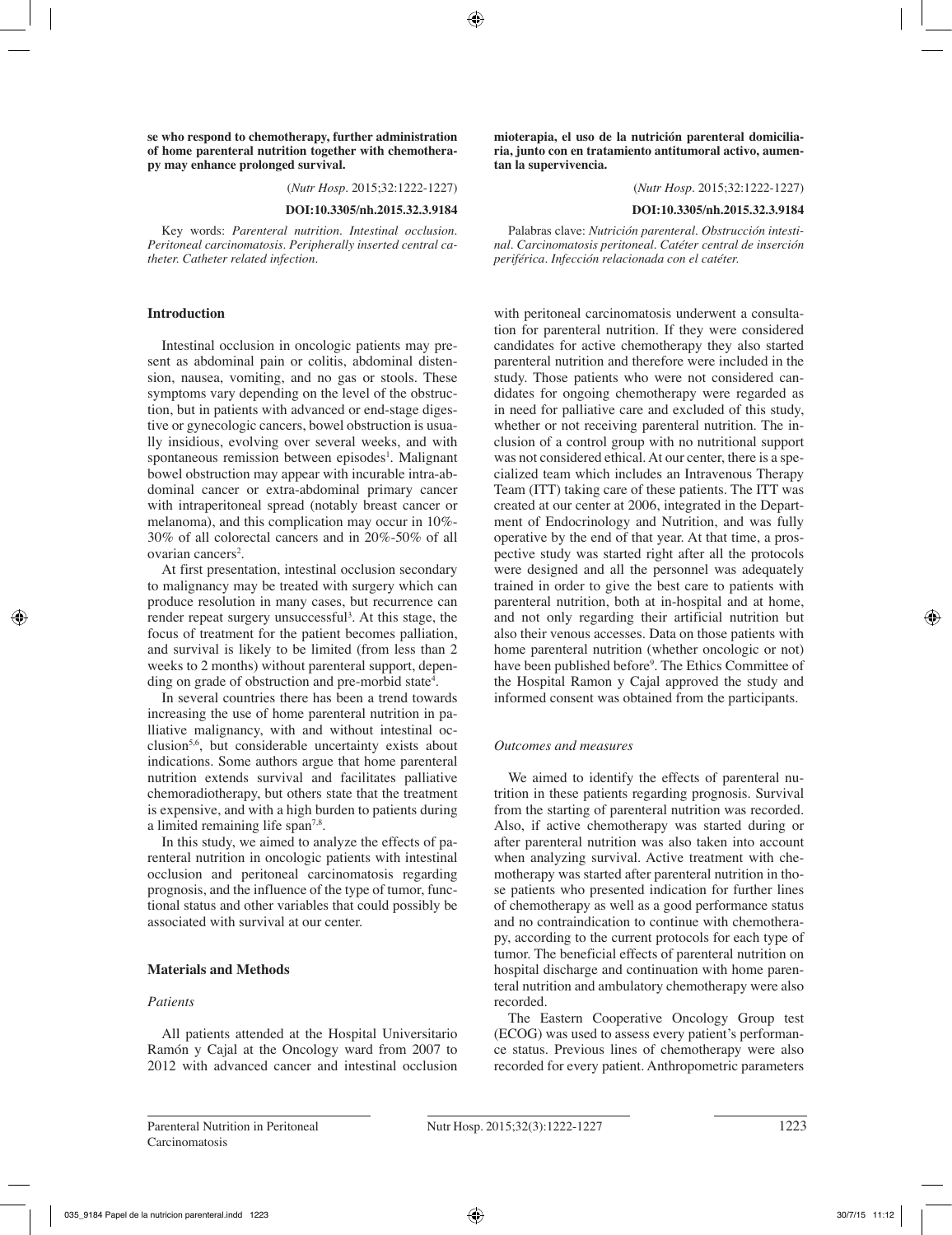were measured, body mass index (BMI) calculated, and the percentage of weight loss was also recorded. Estimated daily calorie needs were calculated by the Harris-Benedict equation and multiplied by a factor of 1.2. The Malnutrition Universal Screening Tool (MUST) was used for nutritional screening<sup>10</sup>.

# *Composition and infusion of parenteral nutrition*

Composition of parenteral nutrition followed current guidelines<sup>11,12</sup>. In brief, we prepared parenteral nutrition at our hospital for individualized formulae, and whenever possible, commercial "Ready To Use" (RTU) bags were also employed. In both cases we aimed at 20-35 kcal/Kg/day, with a proportion of 3-6 g/Kg/day for glucose, 1.0 g/Kg/day for amino-acids and less than 1 g/Kg/day for lipids, with 7-10 g/day of essential fatty acids. Vitamins and trace elements were also added by the hospital pharmacy - for those patients who unable to take these supplements. After hospital discharge, when possible, home parenteral nutrition was infused on an intermittent schedule primarily at nighttime. All patients and, when needed, some of their relatives, were appropriately trained for adequate manipulation of both the central catheter and parenteral nutrition infusion pumps and connections. Patients came to our Clinic for follow-up every 15 days at the beginning of the program, and every 1-2 months thereafter. A complete blood test was performed at that moment as well as a clinical history and examination. Catheter inspection was also done at the ITT clinic at the same time.

# *Central venous catheters and its related complications*

Choice of CVC was not randomized but based on the patient's responsible physician, always taking into account the underlying disease, the expected duration of HPN, and the possibility of a safe procedure for obtaining a venous access. Ports and Hickman catheters were implanted at the Intervention Radiology Department, with fluoroscopy guidance and local anesthesia. PICCs were implanted at the ITT clinic, with local anesthesia, and with ultrasound guidance. Maximal barrier precautions were maintained for all catheter insertions.

Local catheter infections were defined as an exit site infection (defined as redness, swelling, tenderness, with an erythema of more than twice the diameter of the catheter), tunnel infection, or pocket infection. Catheter-related bloodstream infections (CRBSI) were considered when a patient presented with bacteremia or fungemia in the presence of signs and symptoms of systemic infection, such as fever, chills, and hypotension in the absence of hypovolemia or a cardiac event. A febrile episode in a patient with HPN was regarded as a suspected CRBSI, which was confirmed at our center with positive semi quantitative or quantitative culture of the catheter after its removal, or positive blood cultures drawn through the catheter and peripheral vein sequentially.

# *Statistical analysis*

This was a pilot study so no sample size calculation was initially performed for the specific outcomes of this study. Results are expressed as means  $\pm$  SD unless otherwise stated. The Kolmogorov-Smirnov statistic was applied to continuous variables. Logarithmic or square root transformations were applied as needed to ensure a normal distribution of the variables. Comparisons between the different groups at baseline were performed by independent *t* test for continuous variables or the Mann-Whitney U test for non-normal distributed variables, and by  $\chi^2$  test or Fisher's exact test for discontinuous variables. For more than two groups, comparisons were performed by using univariate analysis of variance for continuous variables or Kruskal-Wallis test for non-normal distributed variables, and using the  $\chi^2$  test for discontinuous variables, as needed. Survival was analyzed by Kaplan-Meier estimator, the log rank test and multivariate Cox proportional hazards test. Analyses were performed using SPSS 15 (SPSS Inc, Chicago, Illinois).  $P < 0.05$  was considered statistically significant.

# **Results**

Fifty five patients were included in the study. Age was  $60\pm13y$ , baseline ECOG  $1.5\pm0.5$  points and BMI 21.6 $\pm$ 4.3 Kg/m<sup>2</sup>. Malnutrition was present in 85% of the included patients. Of all patients, 38 (69.1%) had gastrointestinal tumors, 10 (18.2%) had gynecological tumors and the rest 7 (12.7%) other types which produced intestinal occlusion (urinary tract, unknown origin, pelvic sarcomas). Baseline characteristics of the patients classified according to tumor type are shown in table I. Patients in the group of gastrointestinal tumors and gynecological tumors had lower ECOG scores than patients in the other group, and patients in the group of gynecological tumors had parenteral nutrition for longer time (Tabla I).

Median survival from the start of parenteral nutrition in the whole group of patients was 40 days (range 2-702). It was not significant when considering baseline ECOG (log rank =  $0.593$ , P =  $0.743$ ), previous lines of chemotherapy (log rank =  $2.117$ , P = 0.548), baseline BMI (log rank =  $2.686$ , P =  $0.261$ ), or type of tumor  $(\log \text{rank} = 2.066, P = 0.356)$ . Survival in patients who received home parenteral nutrition after hospital discharge was higher than those who stayed in-hospital (log rank = 7.090, P = 0.008) (Fig. 1). A 51% of patients could further receive chemotherapy after starting parenteral nutrition, due to an improvement in their sta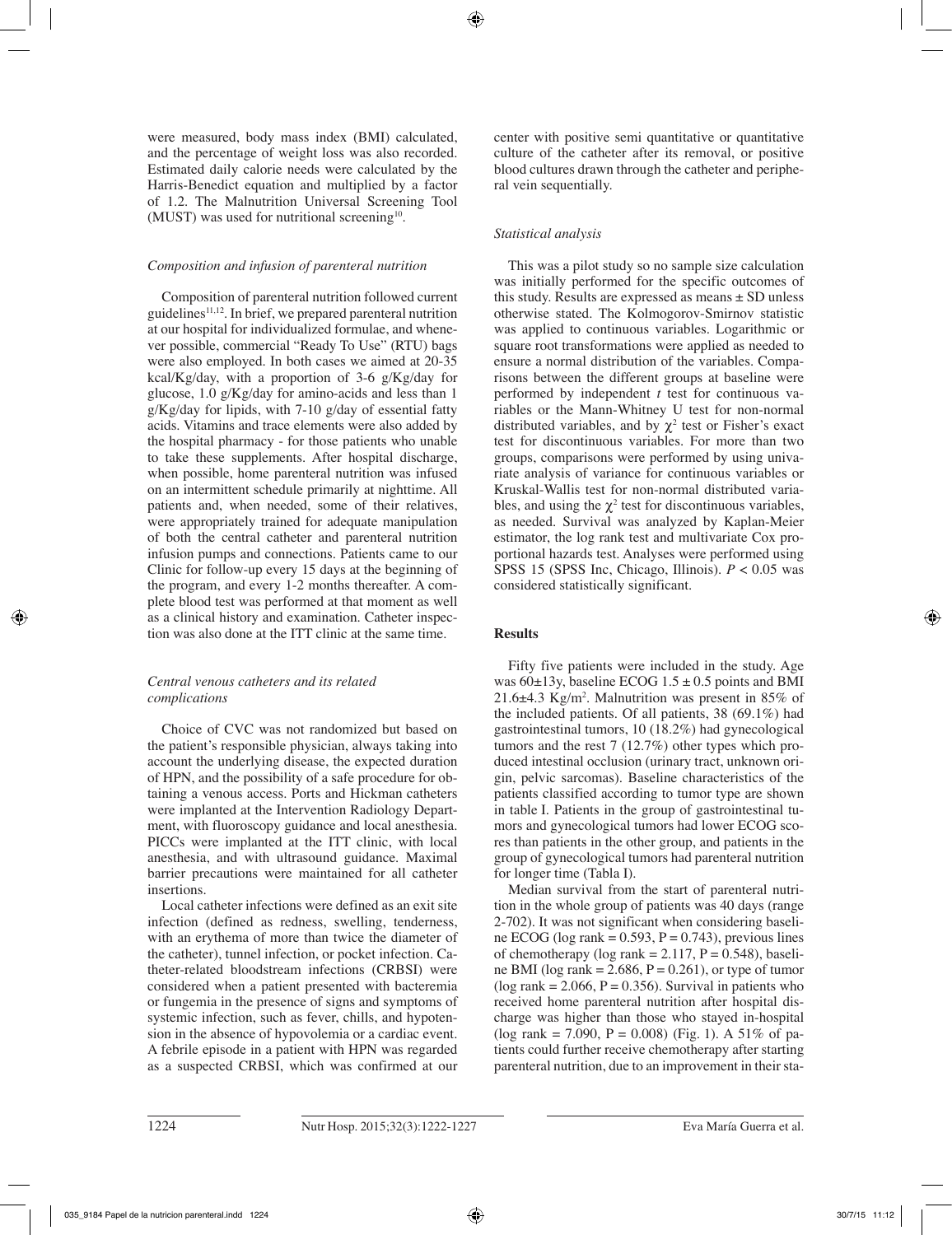tus. Survival in patients who started chemotherapy during or after parenteral nutrition was higher than those who did not so (log rank =  $17.316$ ,  $P < 0.001$ ) (Fig. 2). A total of 3.6% of patients presented CRBSI without affecting survival (log rank =  $0.061$ , P =  $0.804$ ).

Multivariate Cox proportional hazards test was then performed introducing age, BMI, ECOG, previous lines of chemotherapy, the administration or not of ambulatory chemotherapy after starting parenteral nutrition, the administration or not of home parenteral nutrition, and the type of tumor. The model retained BMI (B=0.085,  $P = 0.020$ ), home parenteral nutrition  $(B=1.416, P = 0.002)$  and ambulatory chemotherapy after hospital discharge (B = 1.832, P < 0.001) as the significant factors associated with survival  $(-2logVer =$ 232.836,  $\gamma$ 2 = 28.363, P < 0,001).

# **Discussion**

In this study, we have shown that parenteral nutrition in oncologic patients with intestinal occlusion and peritoneal carcinomatosis might enhance survival when associated with a response to chemotherapy. In fact, those patients achieving a response with subsequent hospital discharge and continuation of treatment with ambulatory chemotherapy and home parenteral nutrition showed higher survival.

Our results are in agreement with a recent study which included 115 women with gynecological cancer with advanced disease<sup>13</sup>, showing that, while burden of disease as assessed on CT scan was not associated with survival, parenteral nutrition associated with concurrent chemotherapy showed a 5 week survival

| <b>Table I</b><br>Baseline characteristics of patients classified according to type of tumor |                                            |                                  |                      |
|----------------------------------------------------------------------------------------------|--------------------------------------------|----------------------------------|----------------------|
|                                                                                              | <i>Gastrointestinal tumors</i><br>$(n=38)$ | Gynecological tumors<br>$(n=10)$ | Other tumors $(n=7)$ |
| Age (years)                                                                                  | $61.71 \pm 13.63$                          | $51.60 \pm 11.73$                | $56.57 \pm 11.21$    |
| Weight $(Kg)$                                                                                | $57.81 \pm 10.05$                          | $55.40 \pm 17.45$                | $64.67 \pm 16.52$    |
| Height $(m)$                                                                                 | $1.64 \pm 0.09$                            | $1.61 \pm 0.07$                  | $1.71 \pm 0.09$      |
| Body mass index $(Kg/m2)$                                                                    | $21.63 \pm 3.62$                           | $21.25 \pm 6.40$                 | $22.15 \pm 5.07$     |
| Serum total proteins $(g/dL)$                                                                | $5.57 \pm 0.93$                            | $5.50 \pm 0.99$                  | $5.01 \pm 0.92$      |
| Lines of chemotherapy (n)                                                                    | $1.82 \pm 1.04$                            | $2.20 \pm 1.14$                  | $1.43 \pm 0.53$      |
| ECOG scale (points)                                                                          | $1.53 \pm 0.51$                            | $1.30 \pm 0.48$                  | $2.00 \pm 0.58$ †    |
| Time with parenteral nutrition (days)                                                        | $54.13 \pm 114.99$                         | $60.70 \pm 44.49*$               | $34.29 \pm 57.53$    |

Data are means ± SD. \*P<0.05 vs. group with gastrointestinal tumors, †P<0.05 vs. group with gynecological tumors.



*Fig. 1.—Survival in patients who received home parenteral nutrition after hospital discharge (black line) vs those who stayed in-hospital (dashed line).*



*Fig. 2.—Survival in patients who started chemotherapy during or after parenteral nutrition (black line) vs those who did not so (dashed line).*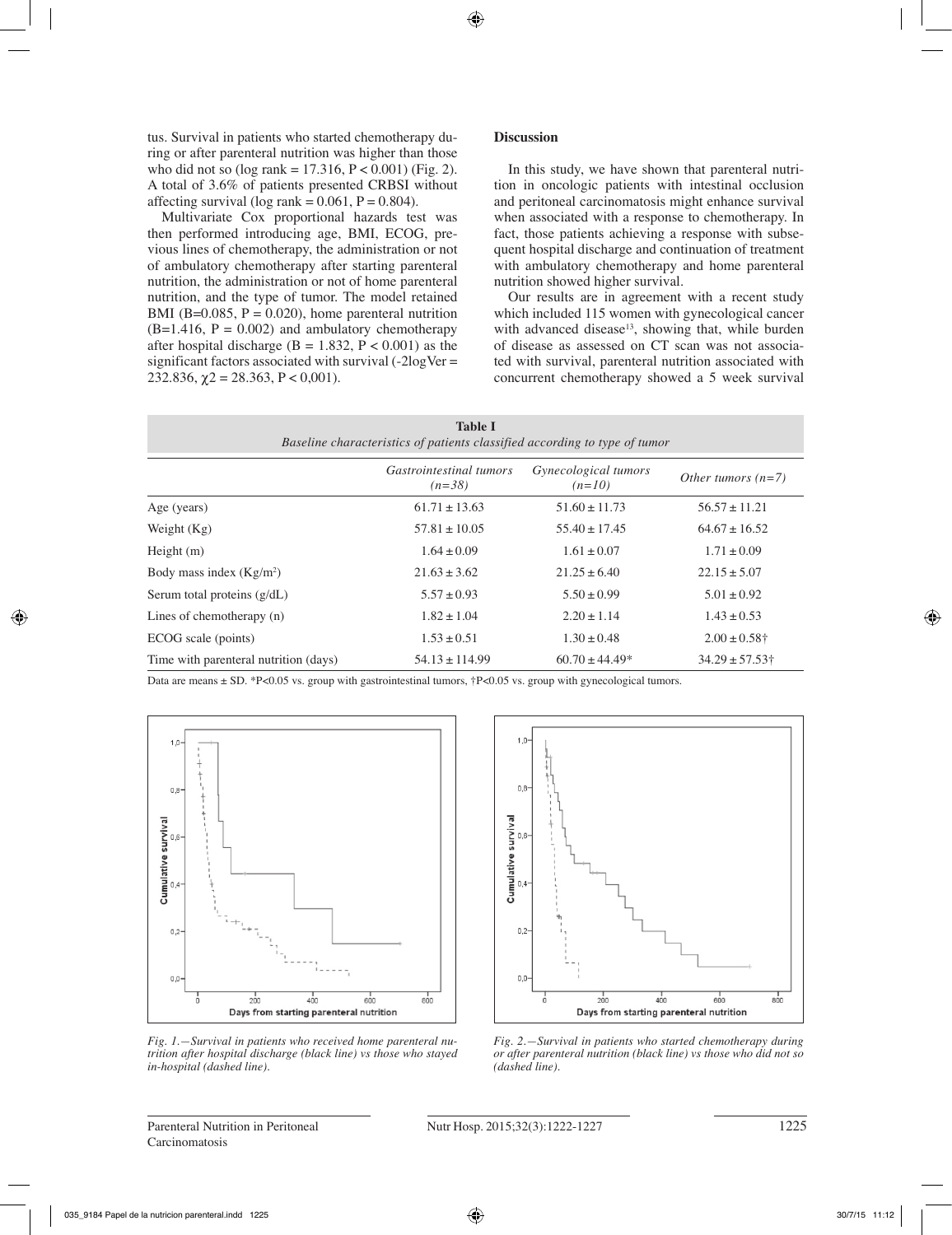benefit<sup>13</sup>. Another recent study, involving a large prospective multinational case series of 414 patients with advanced cancer –approximately 67% with intestinal occlusion– treated with parenteral nutrition during palliative malignancy, showed a median survival of 91 days, a 50% mortality at 3 months, and a 77% mortality at 6 months<sup>4</sup>. On the other hand, older studies such as one from Abu-Rustum and colleagues in 1997, showed only a 17 day survival advantage with parenteral nutrition in ovarian cancer patients receiving chemotherapy, and they concluded that the short survival benefit did not justify the use of parenteral nutrition $14$ . It is possible that the improvement in anticancer therapies over the years contributes substantially to the enhanced survival seen in recent studies.

A recent meta-analysis including twelve studies involving 437 patients on parenteral nutrition with palliative malignancy and inoperable bowel obstruction, revealed a mean survival of 116 days, median 83 days, with 45% and 24% still alive at 3 and 6 months, but only 2% survival at one year<sup>8</sup>. The health economic analysis demonstrated high associated costs in this meta-analysis and the authors concluded that decisions about starting parenteral nutrition in patients with palliative malignancy are difficult, and that such decisions vary according to country, clinician attitudes, and local economies<sup>8</sup>. Therefore, it is of utmost interest to report results from local experience, such as our study, which may guide decision making.

The clinical challenge is to accurately identify those patients who are likely to survive for long enough to benefit from parenteral nutrition treatment. The recommendation in the European 2009 guideline that parenteral nutrition may be considered if the anticipated survival is longer than  $2-3$  months<sup>12</sup>, is predominantly based on quality of life data showing that quality of life parameters were considered to remain largely stable until 2-3 months before death $5,15$ . Besides, although it has been suggested that Karnofsky performance score and type of malignancy can statistically discriminate between longer and shorter survival, there is substantial overlap between the categories<sup>8</sup>.

In our study, we analyzed several variables that could have been associated with survival, such as the type of tumor, the presence of malnutrition at baseline, the lines of previous received chemotherapy, age, and ECOG score. We found that none of these variables could predict survival although we selected candidates for PN with relatively good ECOG scores, possible precluding any association between functional status with survival. The aforementioned study by Bozzetti and colleagues<sup>4</sup> suggested the potential predictive value of combining Glasgow Predictive Score and Karnofsky performance score to identify the probability of surviving up to 3 and 6 months, but this requires further investigation.

Some issues regarding safety of parenteral nutrition need also to be discussed: the risk of central catheter-related infections, the trombotic and metabolic complications, and the possibility of parenteral nutrition-induced tumor growth. The latter has been recently reviewed by Bossola and colleagues, who reported conflicting and inconclusive evidence<sup>16</sup>.

Regarding central catheter-related infections, the meta-analysis from Naghibi and colleagues [8] showed central venous catheter sepsis rates which ranged from 0.40 to 2.89 per 1000 days. A recent multicenter study has explored the complications of home parenteral nutrition concluding that line infections were the most important one<sup>17</sup>. They found an incidence of  $3.6$  per 1000 catheter-days, and this number increased when considering patients with a multi-use central venous catheter to 11.6 per 1000 catheter-days. We have reported a low rate of catheter-related infections, especially with the use of peripherally inserted central catheters<sup>9,18</sup>. In the present study, the rate of catheter related infection was low and it has no influence on survival, therefore parenteral nutrition support in these patients can be considered relatively safe when appropriately managed by an experienced team, as it occurs at our center.

Thrombotic complications were reported before in patients with malignancy and parenteral nutrition, with a wide discrepancy between them, showing rates from 0.19 per  $1000 \text{ days}^{14}$  and 4.34 per  $1000 \text{ days}$  (although 5 out of the total of 6 thrombotic episodes in the latter study were in the same patient) $19$ . Metabolic complications were also reported to be low ranging from 0.32 to 1.37 per 1000 days<sup>20-22</sup>. In our study, we have not found any thrombotic episodes or any severe metabolic complications.

In conclusion, our data show that parenteral nutrition in patients with advanced cancer and intestinal occlusion is safe, and in those who respond to chemotherapy, further administration of home parenteral nutrition may enhance prolonged survival.

# **Acknowledgements**

This study was supported in part by a grant from the Fondo de Investigación del Instituto de la Salud Carlos III, FIS 08/90596. All authors have made substantial contributions to this study, and declare no conflicts of interests.

## **References**

- 1. Laval G, Marcelin-Benazech B, Guirimand F et al. Recommendations for bowel obstruction with peritoneal carcinomatosis. *J Pain Symptom Manage.* 2014; 48: 75-91.
- 2. Feuer DJ, Broadley KE. Systematic review and meta-analysis of corticosteroids for the resolution of malignant bowel obstruction in advanced gynaecological and gastrointestinal cancers. Systematic Review Steering Committee. *Ann Oncol.* 1999; 10: 1035-1041.
- 3. King LA, Carson LF, Konstantinides N et al. Outcome assessment of home parenteral nutrition in patients with gynecologic